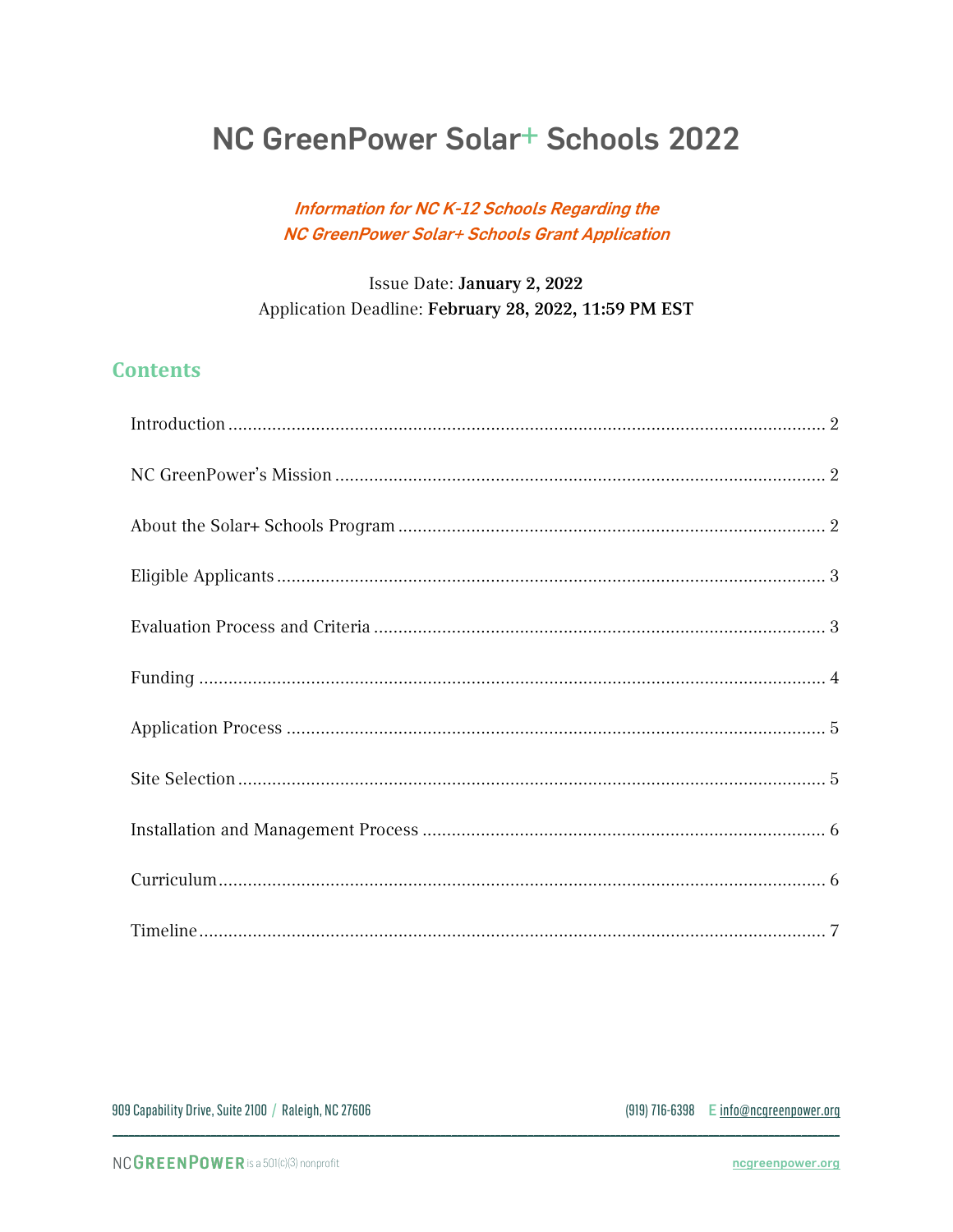

## <span id="page-1-0"></span>Introduction

This document serves to notify educators, administrators, and facility managers at public and private K-12 schools in North Carolina that NC GreenPower is providing grant funding for the installation of a small 5 kilowatt ("kW") solar photovoltaic ("PV") demonstration system with a weather station, data monitoring equipment and a STEM curriculum. Now in the eighth year of the Solar+ Schools program, NC GreenPower estimates there will be funding for up to 20 school grants. This document provides program information, eligibility criteria, funding details, the application process, and an estimated timeline for the program. (See page 3 for additional eligibility information.)

#### <span id="page-1-1"></span>NC GreenPower's Mission

NC GreenPower's mission is to expand public knowledge and acceptance of cleaner energy technologies to all North Carolinians through local, community-based initiatives. The nonprofit was founded in 2003 as a statewide program to connect consumers with renewable energy and carbon offset providers, creating positive environmental and economic impacts for our state. All projects supported by the program are located in North Carolina.

In 2015, NC GreenPower launched Solar+ Schools, a grant program to support educational solar PV installations at North Carolina K-12 schools. Contributions to NC GreenPower are taxdeductible to the extent allowed by law. For more information, visit: [www.ncgreenpower.org.](http://www.ncgreenpower.org/)

## <span id="page-1-2"></span>About the Solar+ Schools Program

The addition of the Solar+ Schools pilot came after 20 months of development and with approvals by both the NC GreenPower and Advanced Energy Boards of Directors and the NC Utilities Commission ("NCUC") to modify the current NC GreenPower program. The revisions allow NC GreenPower to not only continue support of renewable energy generators but also expand support for the installation of solar PV at schools across North Carolina.

This model will give financial support to schools that cannot afford a PV system and/or take advantage of tax credits. The Solar+ Schools grant covers the majority of the system's costs, and the selected school must fundraise to pay a portion of the costs. This program also enables NC GreenPower to continue education and awareness efforts around renewable energy in communities and provide educational solar technology and curriculum to both educators and students in North Carolina.

In October 2019, the NCUC approved NC GreenPower's transition from a pilot to the official Solar+ Schools program. We have also increased grant funding for each school selected for our program; the application will be available from January 2 - February 28, 2022.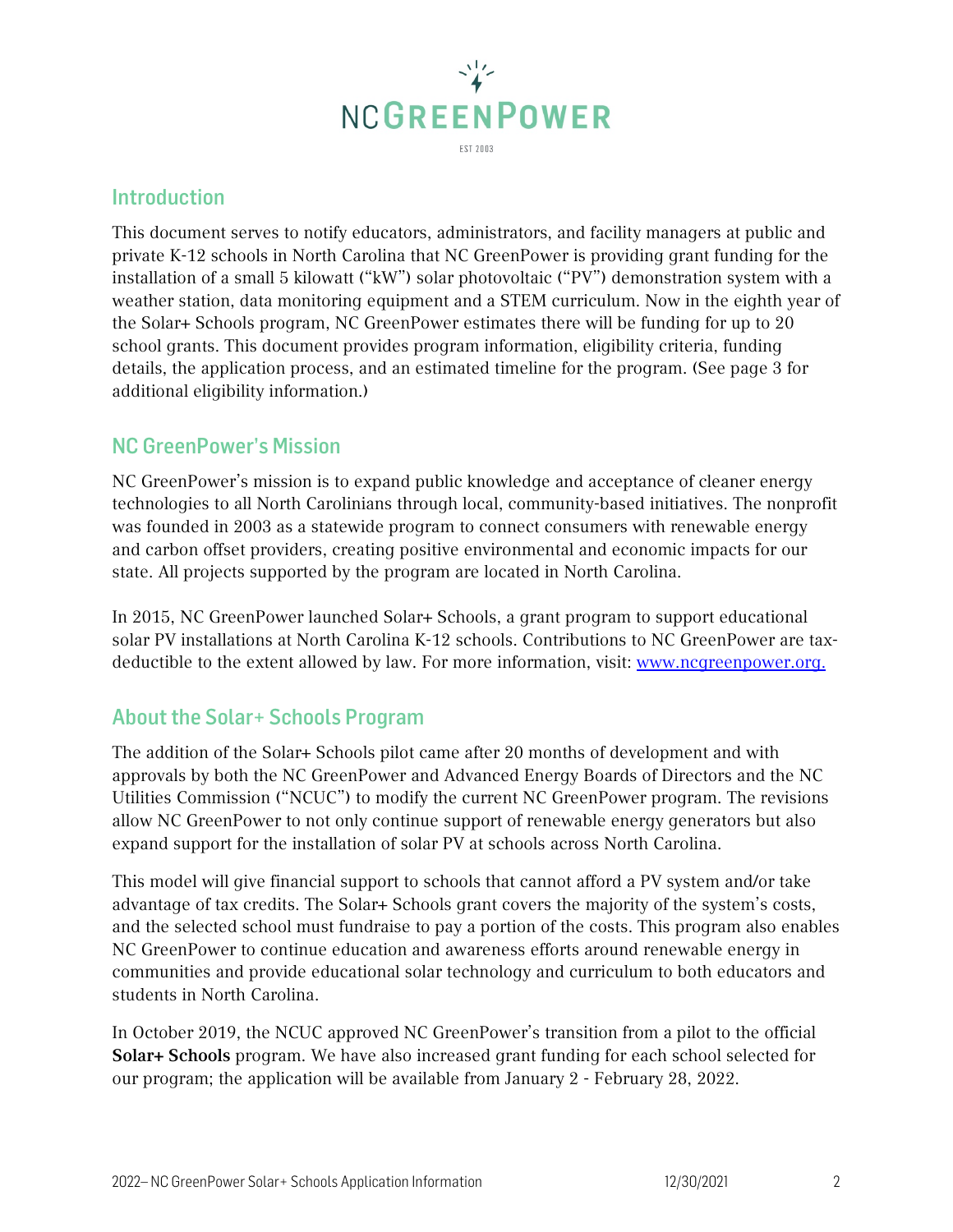

## <span id="page-2-0"></span>Eligible Applicants

Public and private K-12 schools in North Carolina that are exempt from federal income tax under section 501(c)(3) or 170(c)(1) of the Internal Revenue Code are eligible to apply for the NC GreenPower Solar+ Schools grant.

We expect that the applicant will have the ability to demonstrate the effectiveness of solar technology across a broad range of subject areas/classes. The applicant must own the property on which the project will be installed or have *written* prior approval from the property owner when applying. Email the approval document to: [solarschools@ncgreenpower.org.](mailto:solarschools@ncgreenpower.org?subject=Approval%20from%20property%20owner) The applicant should not already have solar PV technology installed on the property.

Applying schools should have the full support of their school board, administration, superintendent, etc. for both the installation of the PV system, as well as for teachers attending curriculum training. Applicants should demonstrate that the school has educators who are committed to teaching students about energy and the benefits of solar/renewable energy, monitoring the data from the PV system, and integrating a deeper understanding of energy throughout the school.

Schools must be located in North Carolina and must be served by one of these North Carolina electric utilities:

- Investor-owned utilities (Duke Energy Carolinas, LLC, Duke Energy Progress, LLC, or Dominion Energy North Carolina)
- North Carolina's Electric Cooperatives or
- ElectriCities of North Carolina members

## <span id="page-2-1"></span>Evaluation Process and Criteria

All applications will be evaluated by the NC GreenPower Board Review Committee to determine whether the project and fundraising are feasible at the school. Selections will be made based on a number of the following criterion:

- Applicant should not already have solar technology installed on school property.
- Program is open to all schools but some preference may be given to those schools in Tier 1 counties, defined by the [NC Department of Commerce](http://www.nccommerce.com/research-publications/incentive-reports/county-tier-designations) as those that are most economically distressed. However, schools in ALL counties are encouraged to apply. For a list of past recipients, please [visit our website.](https://www.ncgreenpower.org/solar-schools/)
- Applicant school should be highly motivated to teach about energy and renewables.
- School should be able to demonstrate their ability to integrate the solar PV demonstration project into their curriculum.
- School will be required to do a Post-Installation Solar Evaluation to assess both the environmental and educational benefits from the solar PV system.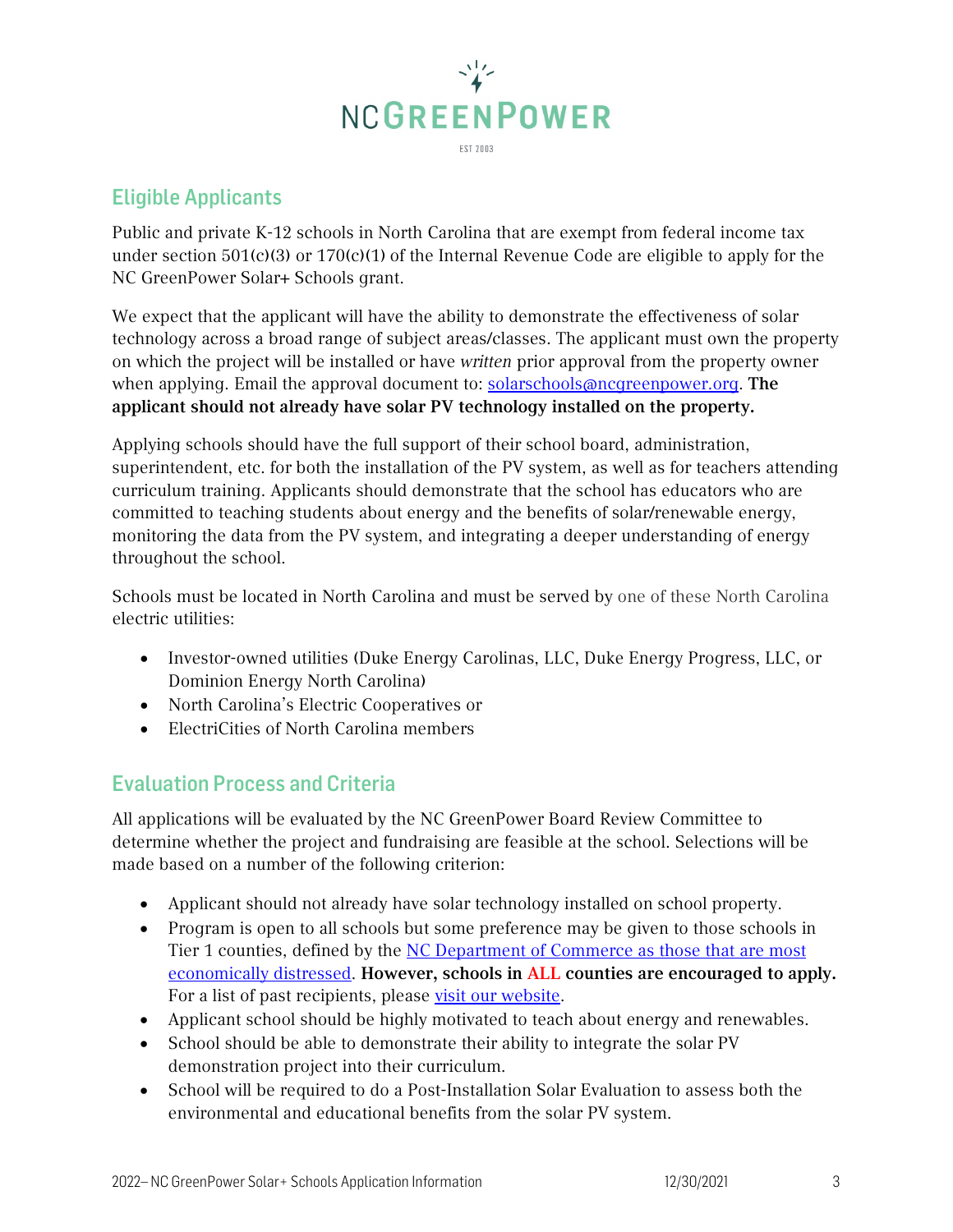

• The NC GreenPower Board Review Committee will strive to achieve geographic balance and diversity among grant awardees, if possible.

Applicants who are selected for the Solar+ Schools program will receive an award notice stating the amount of the school's required fundraising goal. Schools should contact their district facilities office and/or local school boards/commissions in advance of the award notice for approval to participate as schools will only have two to three weeks to accept the grant. Schools will have until the end of September to raise their funds.

## <span id="page-3-0"></span>Funding

NC GreenPower estimates that there will be funding for up to 20 school grants for this year's program. The total number of awards will be dependent on donations made to the program. NC GreenPower's grant will pay for the majority of the project's construction cost. School fundraising goals will be fixed in the amounts of \$6,000, \$9,000, or \$12,000. Schools will be given their goal upon being selected and will have about five months to fundraise (May-September).

All awarded schools will be required to launch a fundraising "campaign" through our fundraising website [my.NCGreenPower.org](http://my.ncgreenpower.org/). The selected school should self-promote their campaign and may raise their funds using our website  $my.NCGreenPower.org$  (a crowd-source fundraising tool from Classy.org) or other method of the school's choosing. The online campaign makes it easy for communities to contribute funds to support the school's solar project. NC GreenPower will assist in marketing fundraising campaigns through social media channels and at events to help the school with raising funds and awareness. Schools will be provided with a fundraising flier, an A-frame sign or banner to display at school events and various other tools to assist with the fundraising efforts.

For all funds raised or obtained by the schools through the online campaign, grants, sponsorships or other means, NC GreenPower will retain a small percentage of raised funds "NCGP Program Payment" to help defray and offset a portion of our program costs as directed by the NC GreenPower Board of Directors; all remaining funds will be used to support the solar PV system at the school. The school's fundraising goal will include raising \$2,500 (\$500 x five years) so that future operations/maintenance ("O&M") expenses are covered after project's initial five-year installer warranty expires; these funds will be collected by NC GreenPower during the fundraising process but returned to the school to be held by the school in a special O&M account for future use.

Donations to NC GreenPower are non-refundable, tax-deductible and will be used to support only in-state projects.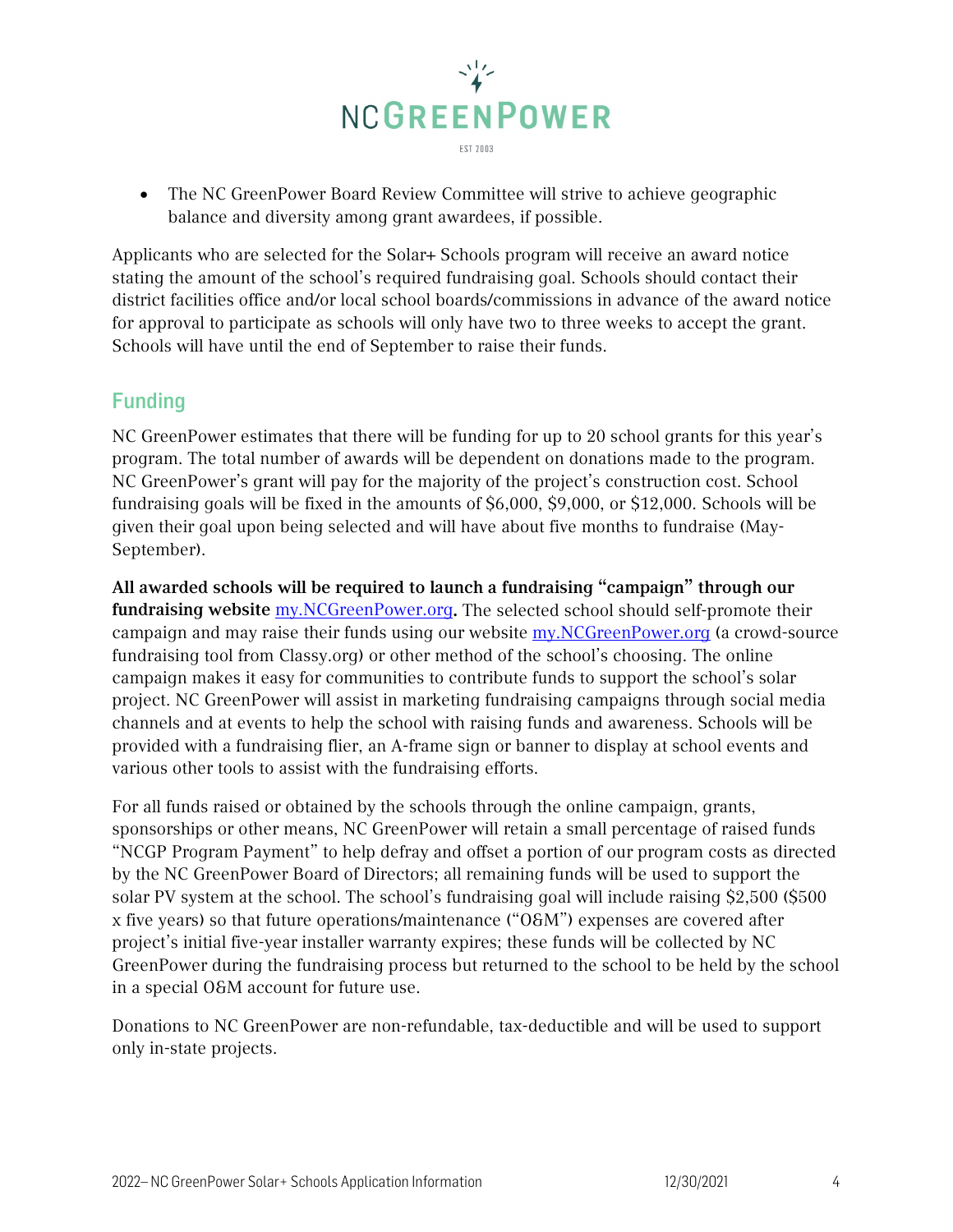

Applicants who are selected to receive grant funding must demonstrate that their funds are available, in-hand or otherwise committed, before NC GreenPower will begin the installation process. Matching funds may not be in the form of in-kind goods or services.

If a school does not raise enough funds, it may have options such as:

- 1) requesting to extend their fundraising deadline by 30 days (one-time extension)
- 2) decreasing the size of the solar PV system to reduce project costs (if feasible)
- 3) asking NC GreenPower to use the funds to purchase renewable energy educational materials and classroom kits for the school from NEED.org

Additional options may be available to assist a school in its fundraising efforts.

If a school exceeds its fundraising goals, the school may use the additional funds to increase the size of the solar PV system, have NC GreenPower purchase curriculum, kits or learning tools on their behalf, or donate the funds to another school that is raising money for the other school's own PV System. Funds will be held by NC GreenPower in a deferred account until the school is ready to purchase additional educational tools or donate to another school.

Projects are not eligible for NC GreenPower incentives (Renewable Energy Certificate, or "REC", agreement) and all campaigns and projects must be authorized by NC GreenPower. Any RECs generated by the school's solar PV system will be owned by NC GreenPower.

## <span id="page-4-0"></span>Application Process

NC GreenPower, in its sole and absolute discretion, may accept or reject an application for any reason. Please submit the completed NC GreenPower Solar+ Schools application via the below Google Form link by 11:59 PM EST on Monday, February 28, 2022. Questions should be emailed to NC GreenPower at: [solarschools@ncgreenpower.org](mailto:solarschools@ncgreenpower.org?subject=Solar%20Schools%20Pilot%20Question:%20%5Binsert%20school%20name%5D) and applicants should state in the subject heading of the email "Solar+ Schools Question – [insert school name]."

<span id="page-4-1"></span>To apply for the NC GreenPower Solar+ Schools grant, [please click here.](https://forms.gle/VcMGAVYEvikpUmSx9)

## Site Selection

The NC GreenPower Solar+ Schools program is currently installing roof-mounted arrays with 12 panels, top-of-pole mounted systems (approximately 5 kW) on one galvanized steel pole, and solar awnings. All three system designs must be installed in prominent, visible locations at the school (e.g., front of the school, carpool line).

NC GreenPower's solar installer will assist the school with the site selection for the solar PV installation. An ideal location will maximize solar energy production, have good visibility of the array for both the public and the school, have convenient access to an electrical and IT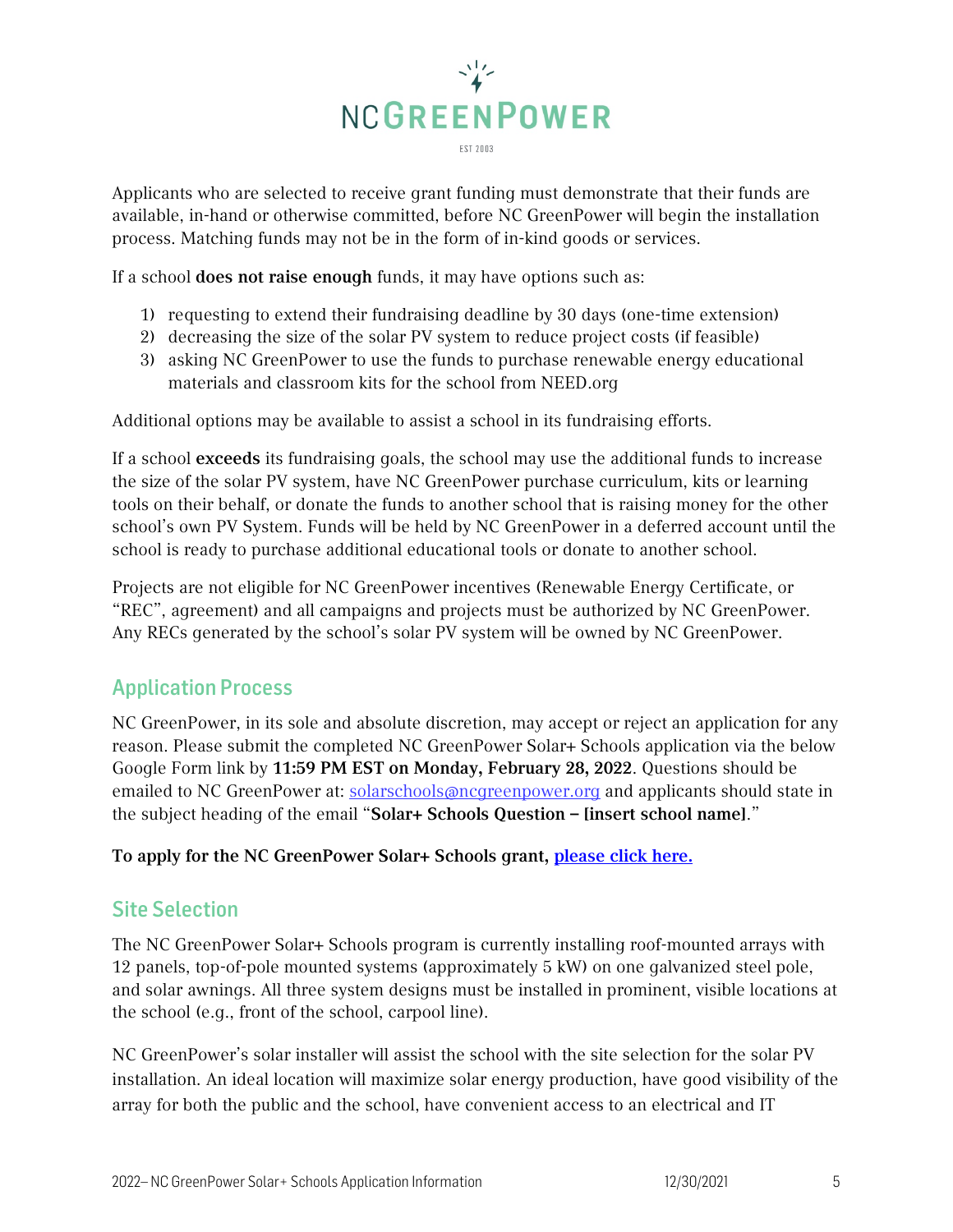

connection and ensure safety to the students. Based on these criteria, and considering the school's preferences, NC GreenPower reserves the right to make the final decision for the location of the solar installation. Any changes to the site location may result in additional cost to the school.

## <span id="page-5-0"></span>Installation and Management Process

NC GreenPower's qualified installer, NC Solar Now, will manage the installation process for the awarded school. To increase reliability and reduce maintenance requirements, the solar PV system should be grid-tied and should not be battery-based.

The system installation process must begin within ninety (90) days of fundraising deadline, unless approved by NC GreenPower. If any solar PV system construction or installation occurs before application acceptance, then NC GreenPower may, in its sole and absolute discretion, determine that the applicant's system is ineligible. In such event, NC GreenPower shall have no obligation to make any grant payment to or on behalf of the applicant.

School staff members should also be trained by NC GreenPower's installer to be the primary providers of O&M services; O&M services should be minimal and having trained staff will save the school the expense of hiring a contractor except for more serious issues.

NC GreenPower will hold all contributions and funds raised by the school to pay the installer upon satisfactorily completing the construction of the solar PV system. Completed projects will permanently display the appropriate signage/recognition of NC GreenPower and any corporate sponsors who donated to support the project.

## <span id="page-5-1"></span>**Curriculum**

NC GreenPower will provide educational materials from The National Energy Education Development ("NEED") Project on solar PV for the schools to fully maximize the benefit of having the system as a teaching tool. The developed curriculum will consist of appropriate materials to engage both teachers and students in multiple subject areas. All NEED curriculum is approved to meet North Carolina Essential Standards for Science as adopted by the NC Department of Public Instruction. The curriculum may include information on other renewable energy sources as Solar+ Schools may expand beyond solar PV in the future.

NC GreenPower will also provide curricula training to educators from each awarded school; training will be a mandatory requirement for a minimum of three and up to five teachers per school. Training will be scheduled following the completion of fundraising. Educators will be required to provide feedback and recommendations on curriculum semi-annually through the school year so continuous program improvements can be made.